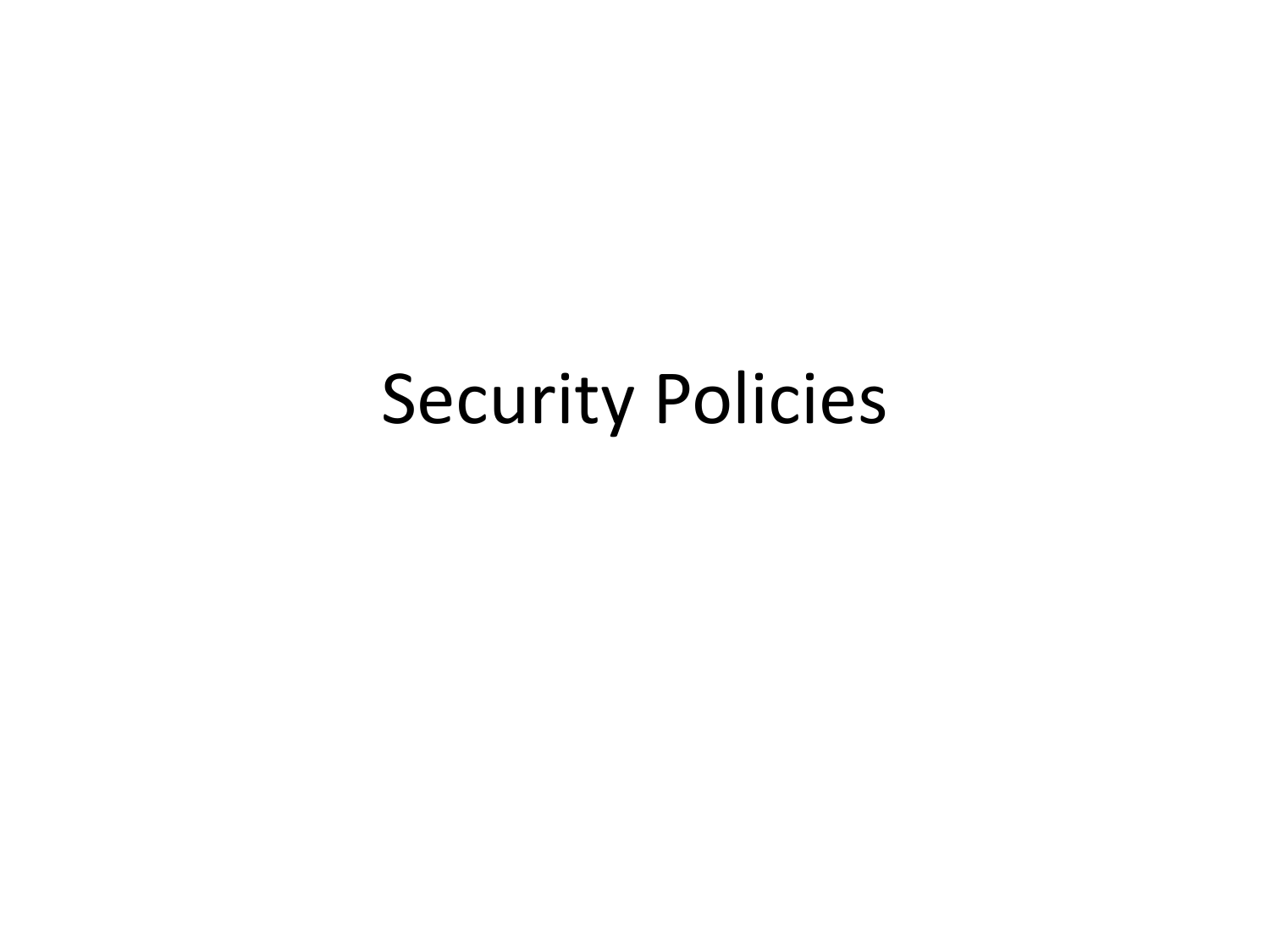## Security Definitions

Below are give some (relatively) formal definitions<sup>1</sup>:

- a *security policy* is a statement that partitions the states of a system into a set of *authorized*, or secure, states and a set of *unauthorized*, or non-secure, states.
- a *secure system* is a system that starts in an authorized state and cannot enter an unauthorized state.
- a *breach of security* occurs when a system enters an unauthorized state.
- a *security mechanism* is an entity or procedure that enforces some part of the security policy.
- a *security model* is a model that represents a particular policy or set of policies.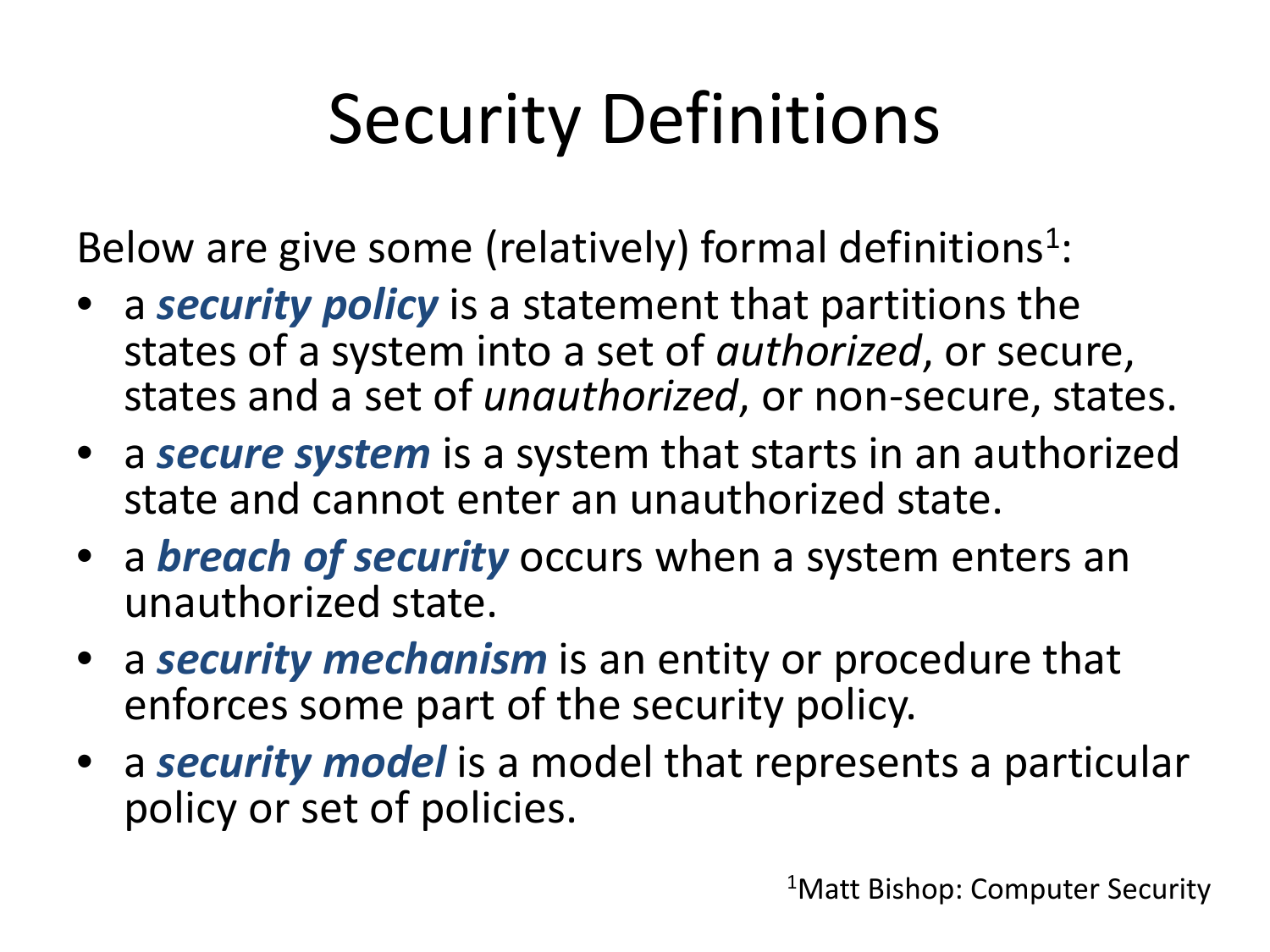# The Military Security Policy (1)

- the **Military Security Policy** is based on protecting classified information with respect to *confidentiality*.
- each piece of information is *rank*ed at a particular *sensitivity* level:
	- unclassified
	- restricted
	- confidential
	- secret
	- top secret
- each piece of information may be associated with one (or more) projects, called *compartments*.
- The combination **<rank; compartments>** is called the **classification** or **class** of a piece of information.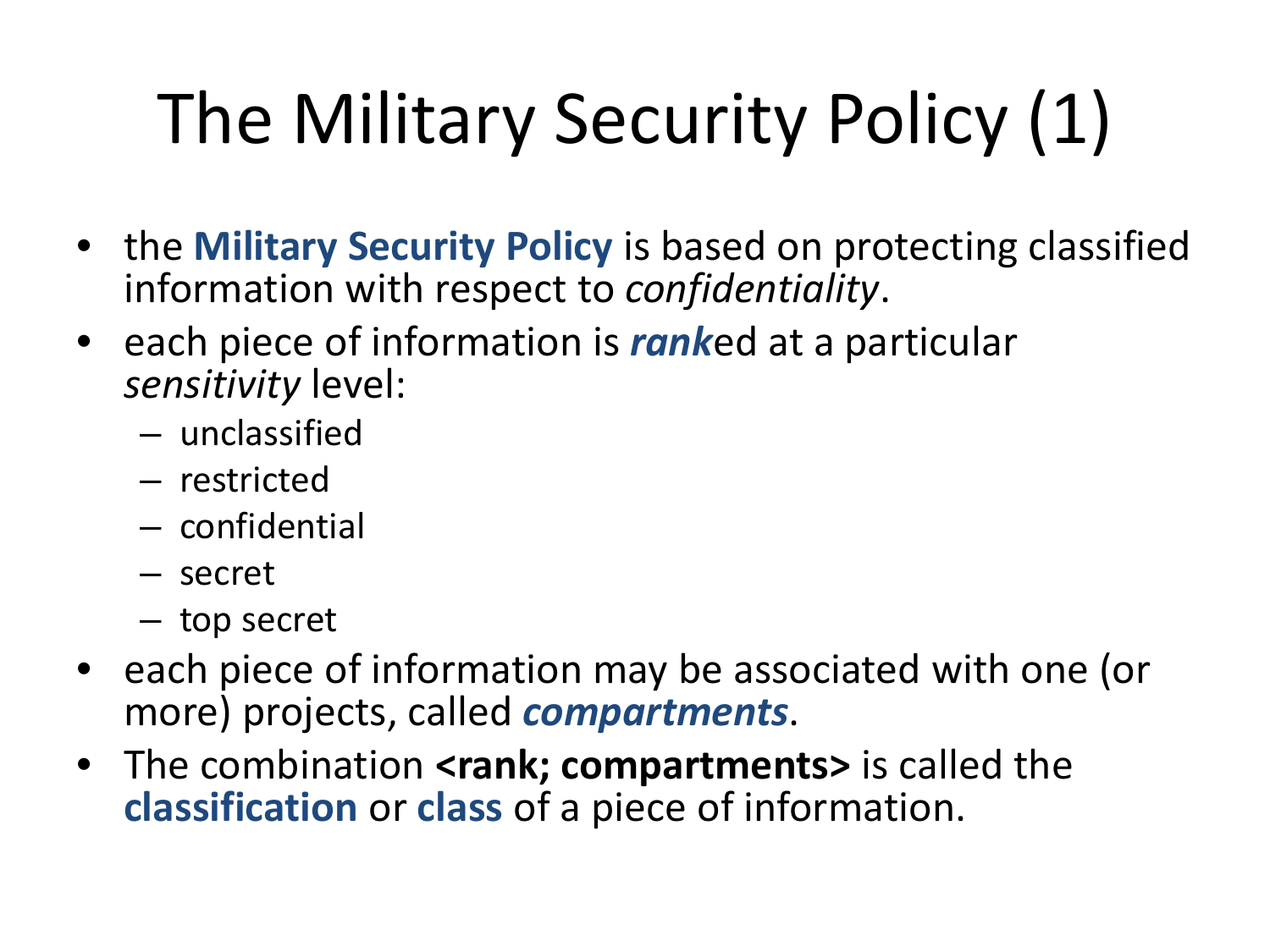# The Military Security Policy (2)

- a person has a **clearance** to access information up to a certain level of sensitivity.
- The clearance of a person has the same form as the classification of a piece of information: **<rank; compartments>**
- the **need-to-know** rule (principle of least privilege) means that individuals shall only have access to those data that they need in order to perform their jobs.
- the use of compartments helps to enforce the need-to- know rule.
- the user may *not* alter classifications, i.e. the policy requires Mandatory Access Control (MAC).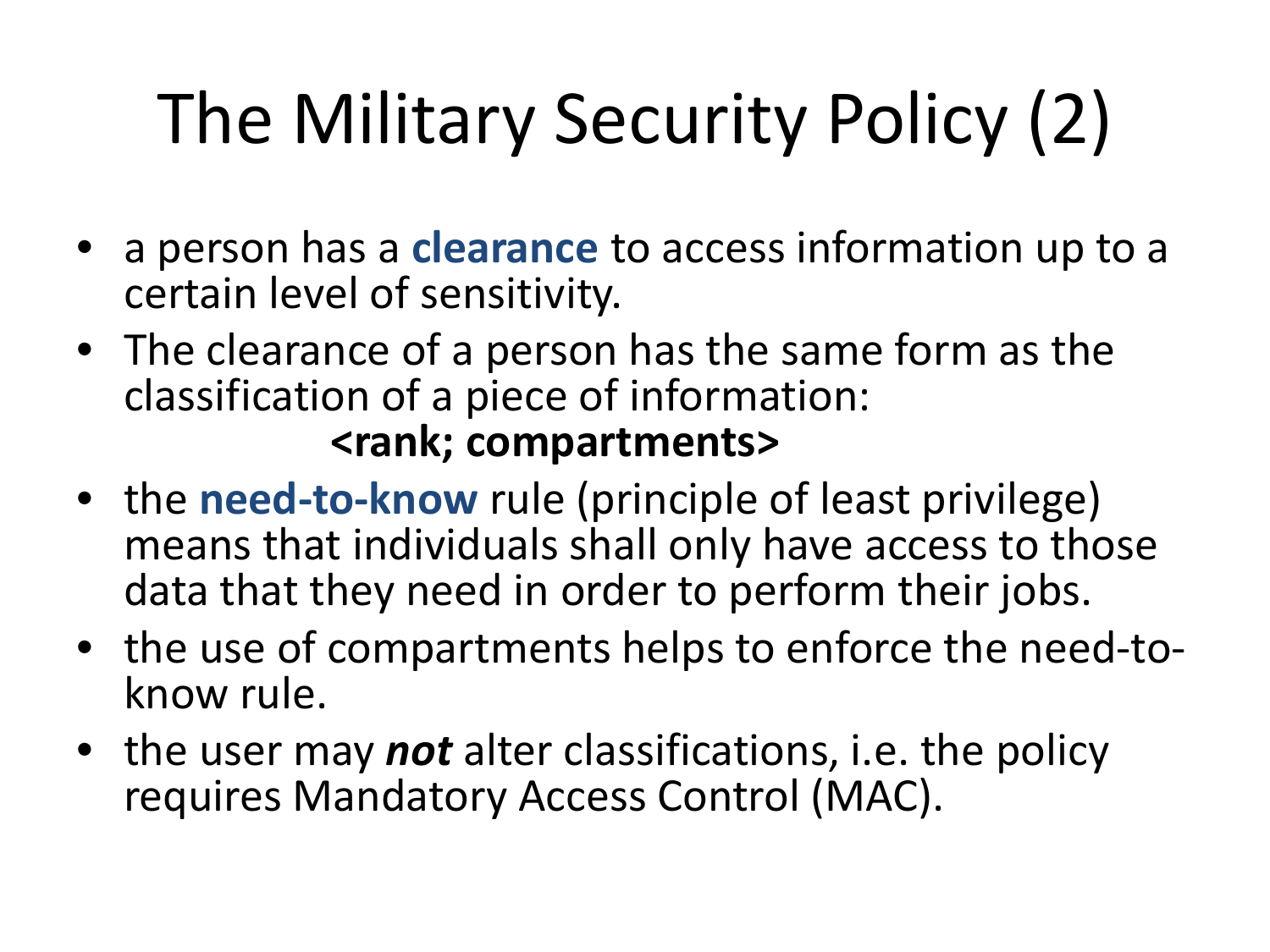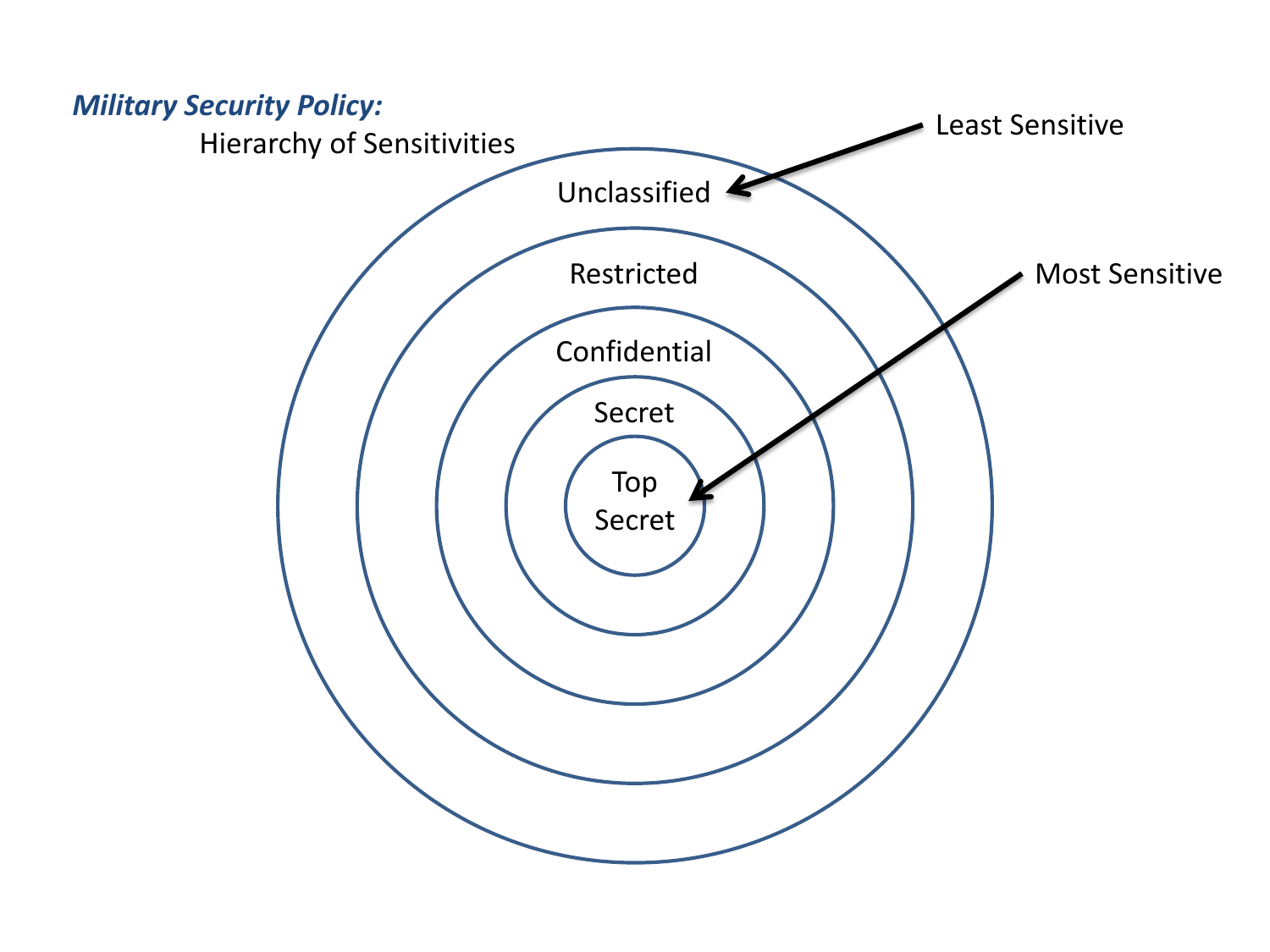*Note*: Here an object has a single rank, but may belong to several compartments. Plans for Swedish jet-propelled snowshoes = <Confidential; {Snowshoe,Sweden}>

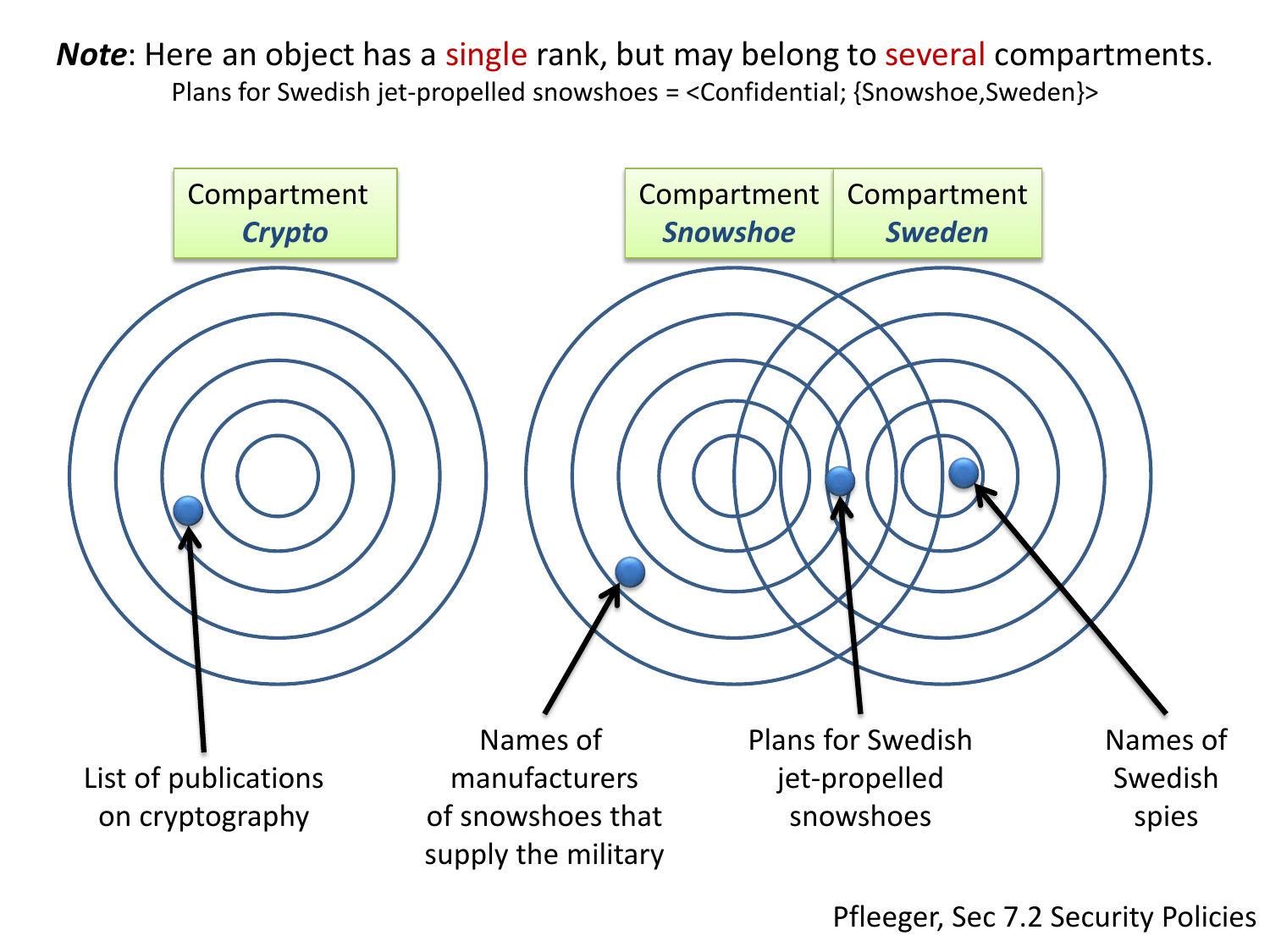# Commercial Security Policies (1)

- commercial security policies generally have a broader scope than the military security policy.
- they may address issues such as industrial espionage, conflicts of interest and rules for how activities must be performed within a company. Also they *extend* the scope to *integrity* and *availability*.
- they are normally less formal. There is no formalized notion of clearance and consequently are the rules for allowing access less regularized.
- the degrees of sensitivity are normally (but variants exists):
	- public
	- proprietary
	- internal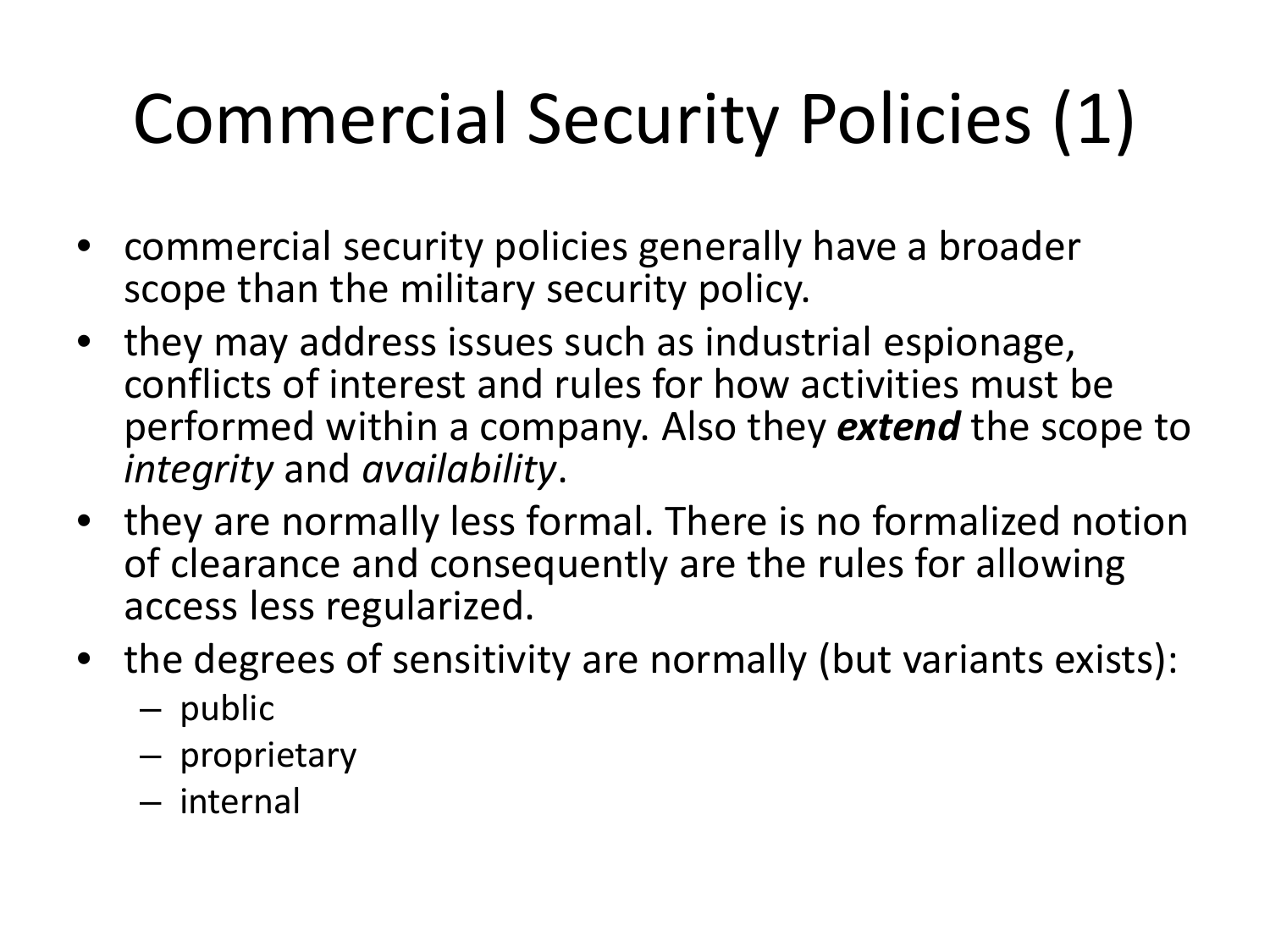# Commercial Security Policies (2)

- the **Clark-Wilson security policy:**
	- proposes a policy for *well-formed transactions*, which gives rules for the logistic process within the company, in terms of which steps must be performed by which person with a specified authority and in which order. Thus it addresses the *integrity aspect*.
- the Clark-Wilson security policy is defined in terms of access triples:

#### **<UserID; TP; {CDIi ,CDIk, ....}>,**

which stands for

- **User ID**entification,
- **T**ransformation **P**rocedure and
- **C**onstrained **D**ata **I**tems resp.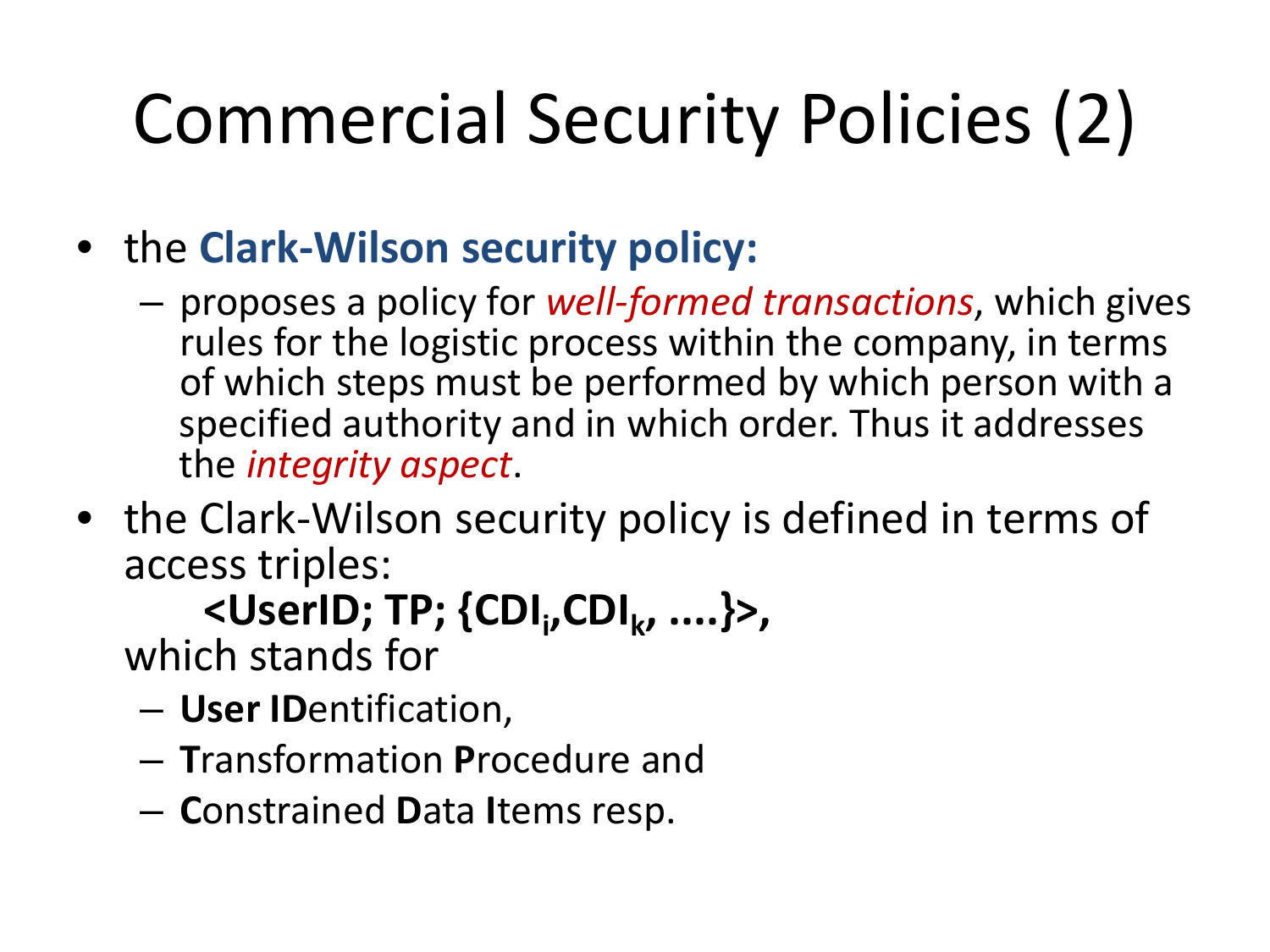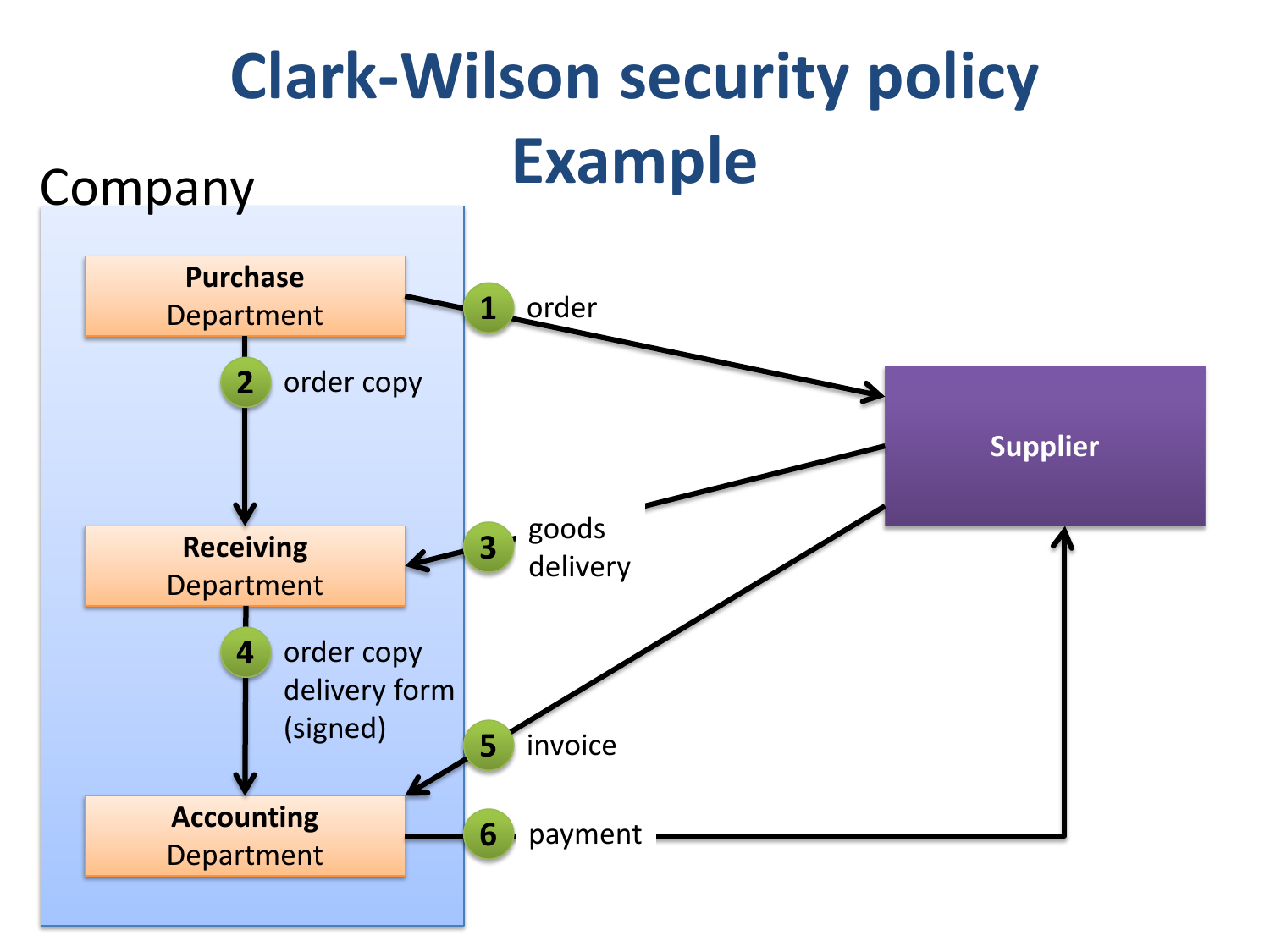#### **Clark-Wilson security policy**

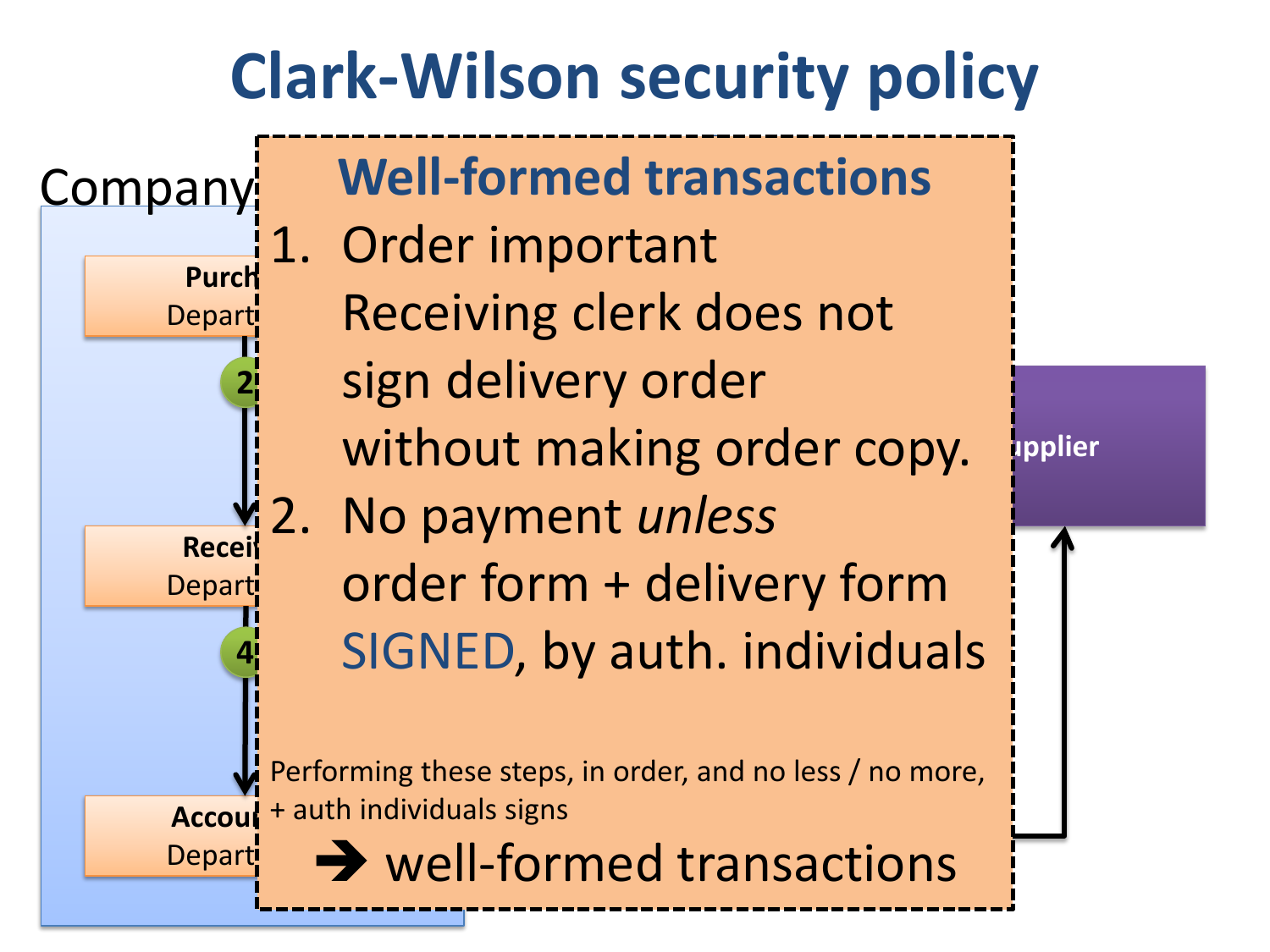# Commercial Security Policies (3)

- **Lee, Nash and Poland** suggested an addition to the *Clark- Wilson* policy that involves *separation of duty*. The aim is to prevent abuse that can arise when the same person performs too many related actions in a company.
- the **Chinese Wall policy** [by Brewer and Nash] enforces rules that prevents flow of information between companies that may have conflicting interests, e.g. competing.
	- the policy is defined in terms of three primitives:
		- objects,
		- company groups, and
		- conflict classes.
	- and the same employee may not access information from different companies in the same conflict class. Thus it *addresses confidentiality*.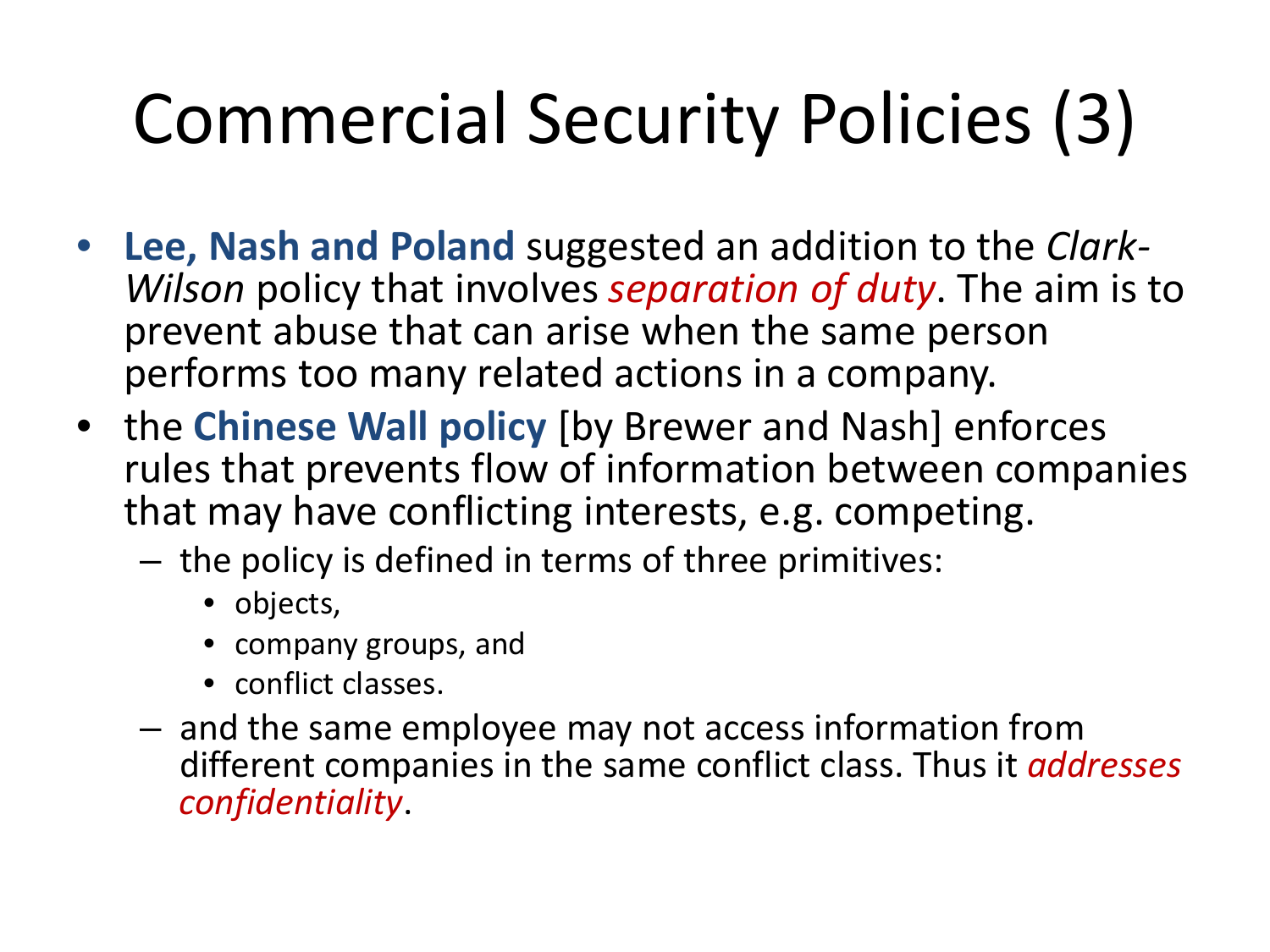### Chinese Wall Policy Example

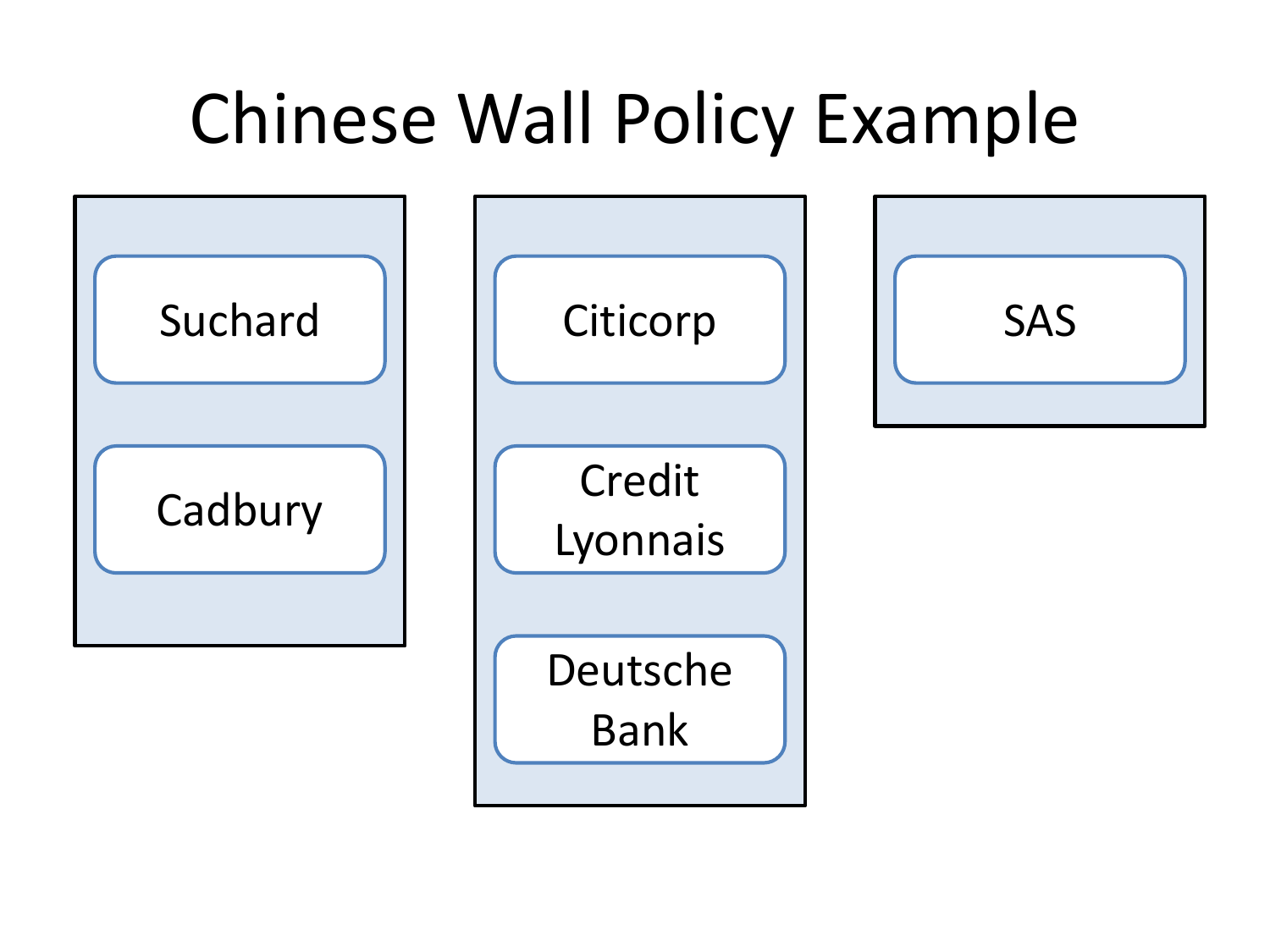### Bell-La Padula Security Model **Overview**

- The BLP is a formalization of the Military Security Model (described a mathematical notation).
- The BLP model is a formal description of the allowable paths of information flow in a secure system.
- The BLP defines security requirements for systems that concurrently handles data at different sensitivity levels.
- The BLP addresses confidentiality.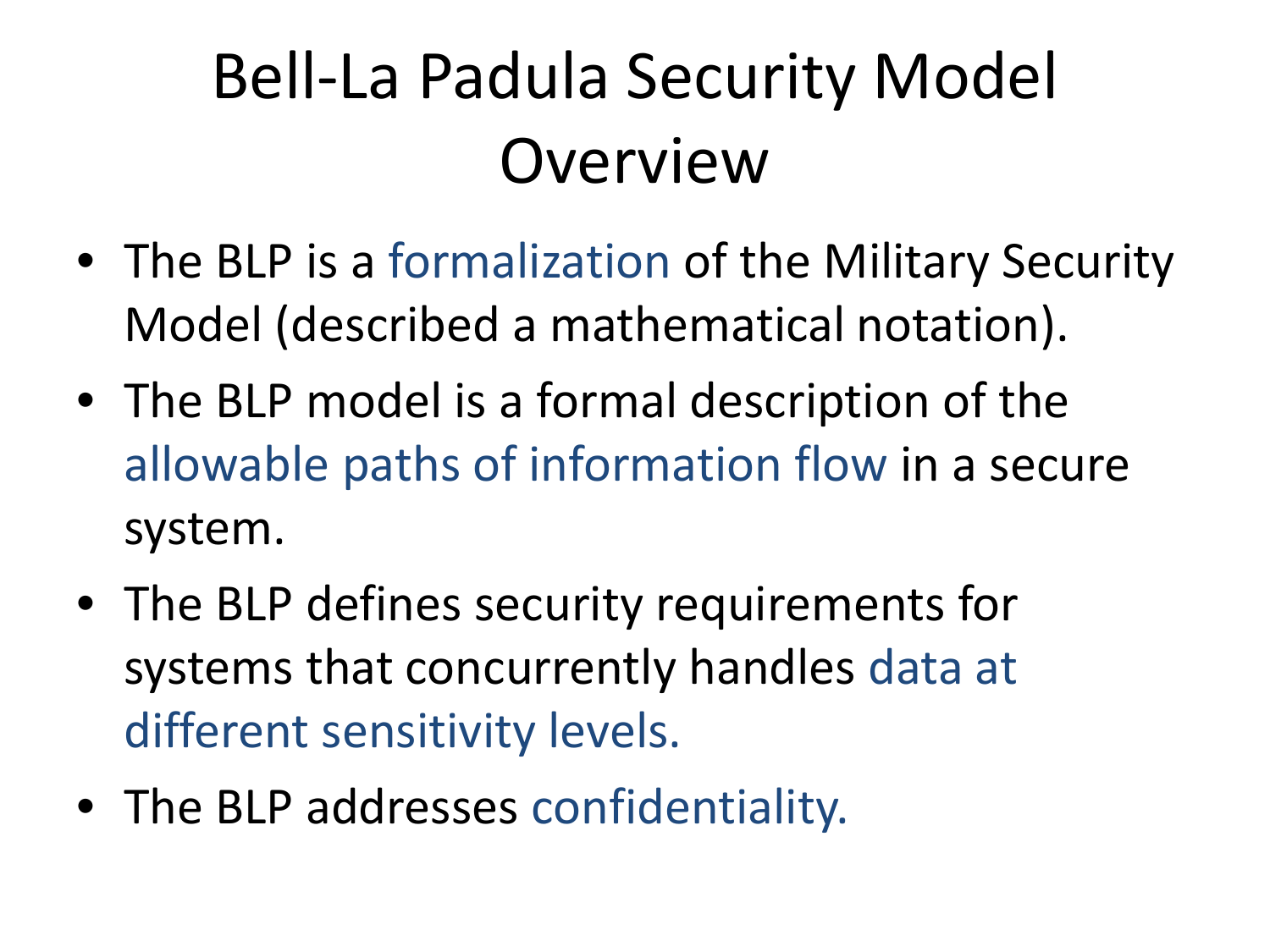### Bell-La Padula Security Model Formalism

- System is described as a set of subjects **S** and objects **O**
	- For each o∈**O**, there is a security class L(o) [classification]

– For each s∈**S**, there is a security class L(s) [clearance]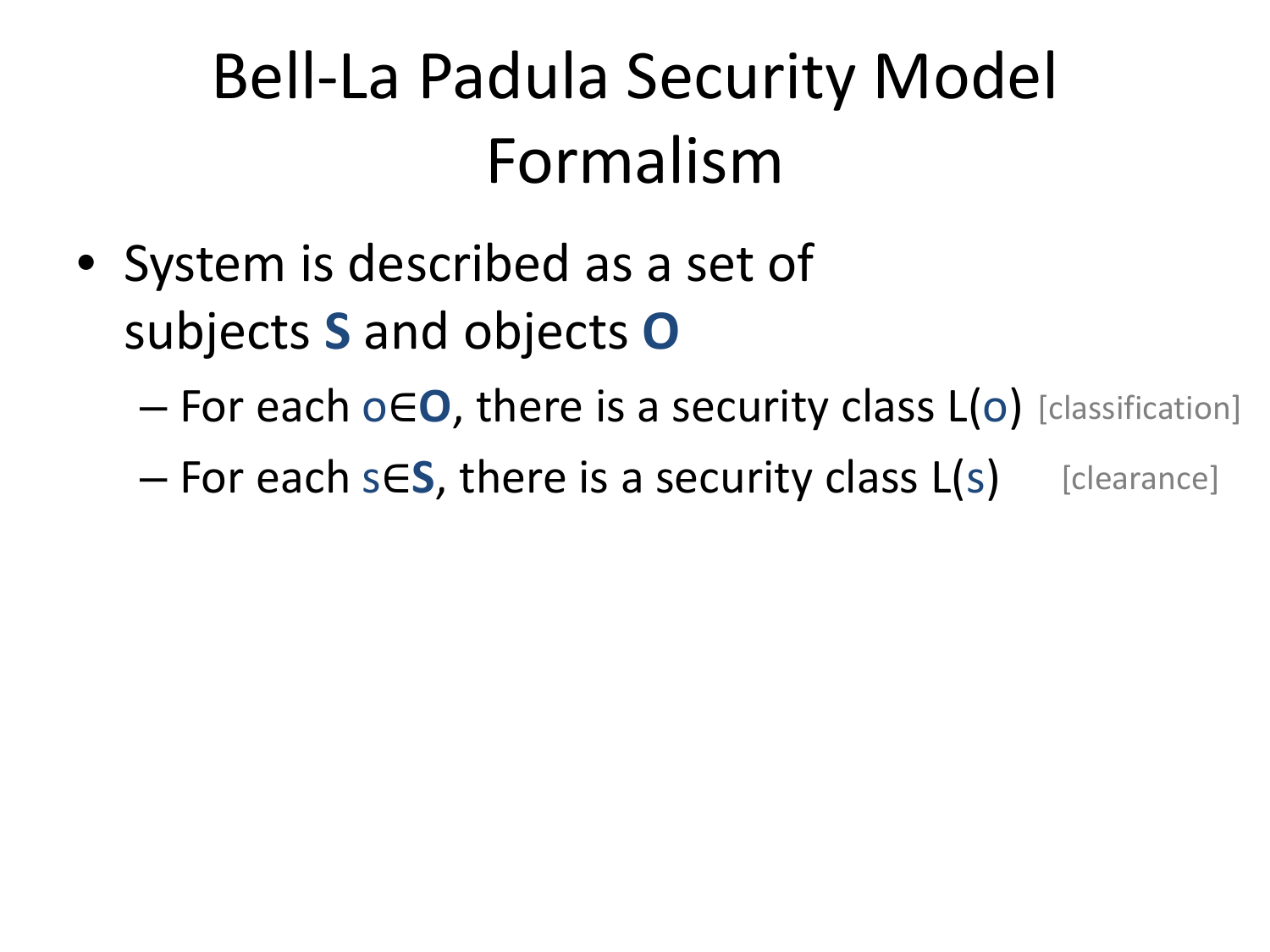## Bell-La Padula Security Model Properties

• **Simple Security Property**:

A subject *s* may have *read* access to an object *o* only if L(*o*)≤L(*s*).

#### • **\*-Property**:

A subject *s* who has *read* access to an object *o* may have *write* access to an object *p* only if L(*o*)≤L(*p*).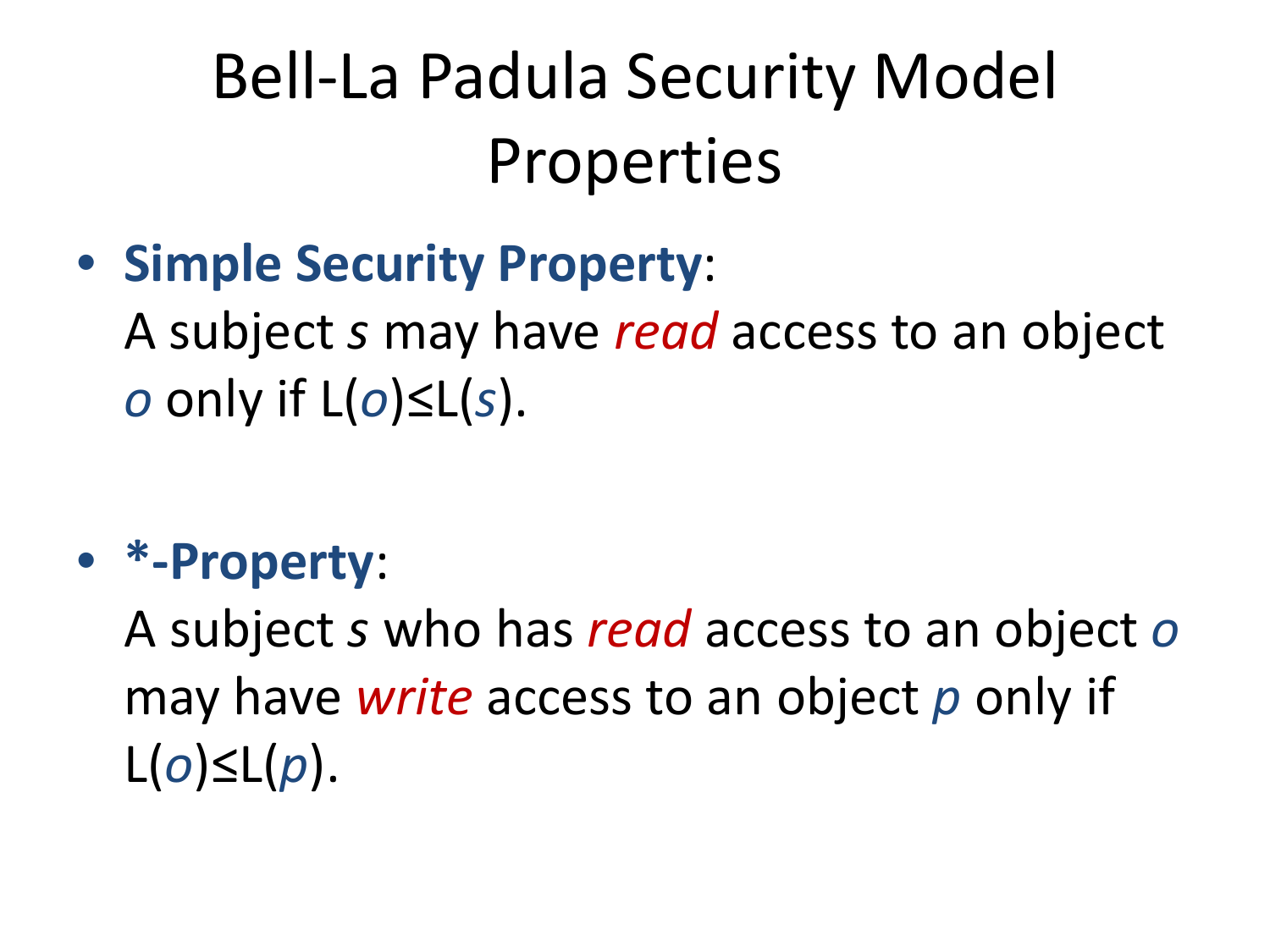## Bell-La Padula Security Model Extension with categories

Adding the *need-to-know* property with categories (projects).

Each subject s have a security clearance,  $I_s$ , and the need-to-know to access a number of categories,  $c_s$ .<br>CMP: Eve: <TS,{snowshoes, sweden}>

#### **Definition:**

The security level (L,C) dominates the security level (L',C') if and only if L' $\leq$ L and C' $\subseteq$ C.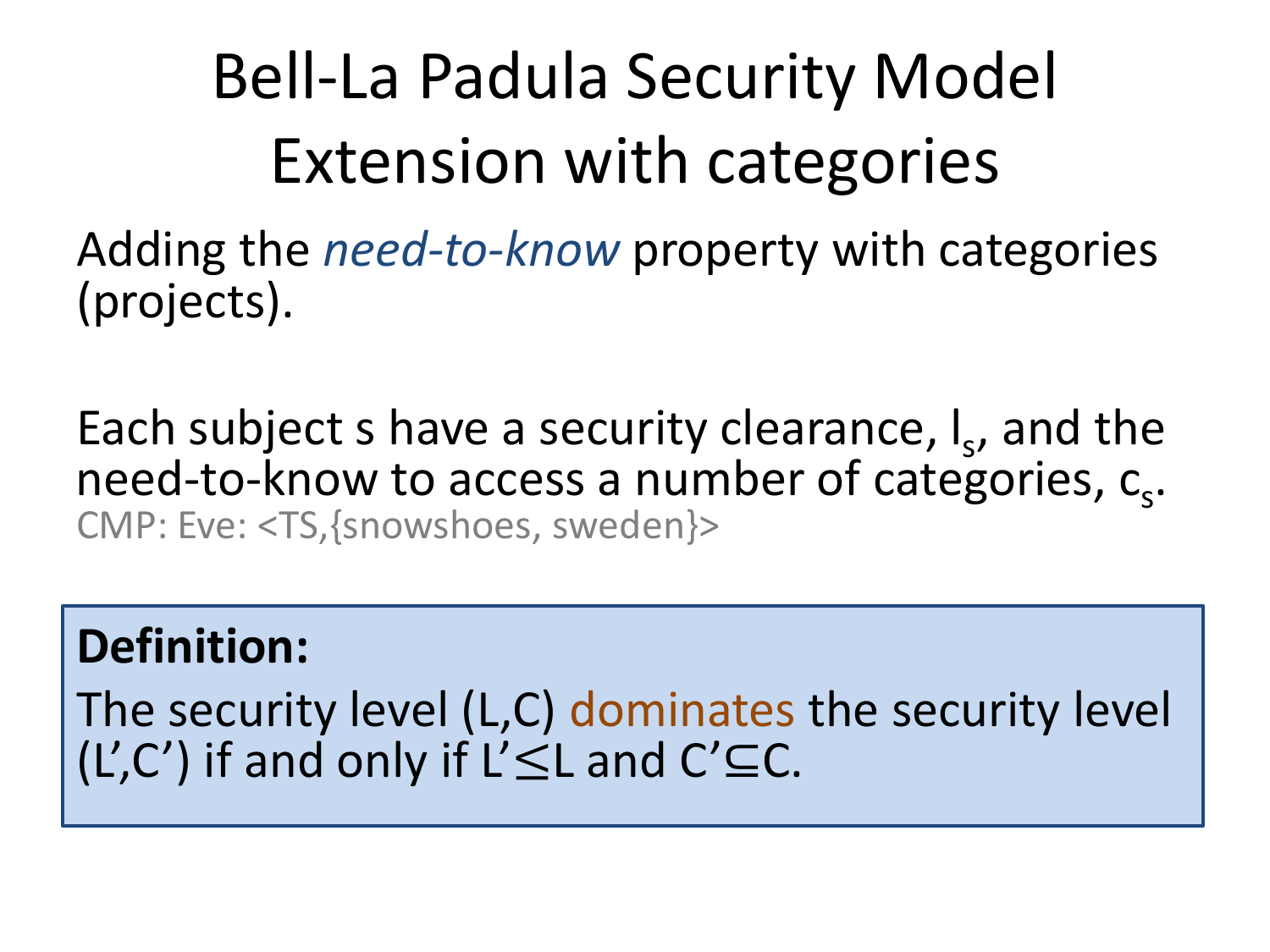## Bell-La Padula Security Model Properties revisited

#### • **Simple Security Property**:

A subject *s* may have *read* access to an object *o* only if *s dominates o*.

#### • **\*-Property**:

A subject *s* who has *read* access to an object *o* may have *write* access to an object *p* only if *p dominates o*.